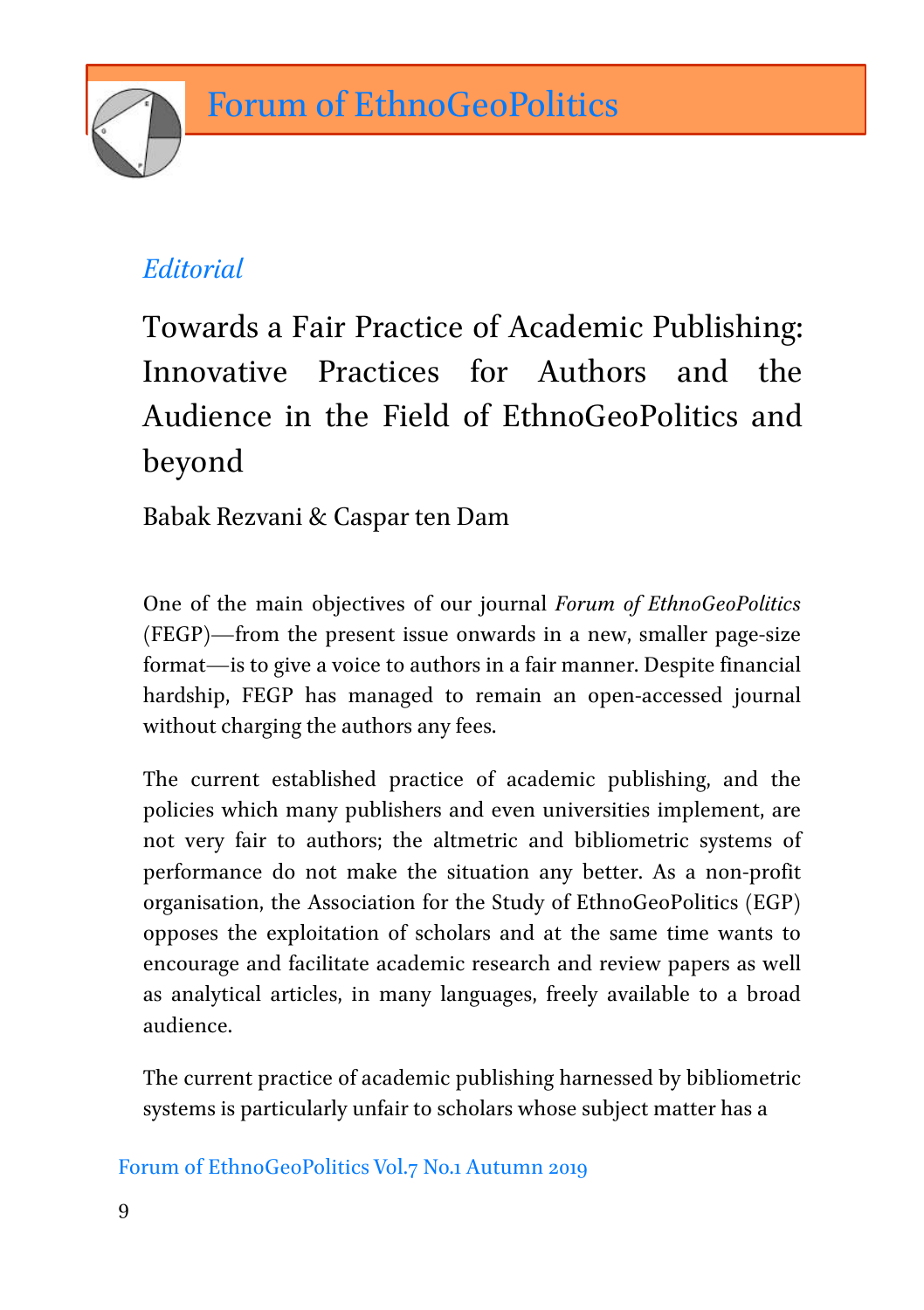

smaller audience or whose institute is internationally less renowned, and in general to those who do not speak English as their first language or are bilingual in it at a native level. Counting India within this category of Anglophones, still about two thirds of humanity are no native speakers of English. This is an undeniable fact.

Even though not all publications of EGP are free (such as its book publications through its publishing house *EGxPress*), EGP intends to remain true to its aims of reaching a large audience and fairness for the authors. Large publishing companies usually offer a tiny percentage of incomes to the author as royalties after hundreds of copies are sold. EGP prefers other models and offers a higher percentage of the revenues acquired from the sold copies to the author.

In order to respect author's ownership and at the same time protecting the intellectual properties of EGP and authors both, EGP has a shared Copy Rights policy (see further the recurrent section 'Call and Guidelines for Contributions' in our journal's issues). 1

To reiterate, after submitting an article to FEGP the author shares its copyrights with EGP. EGP may reuse the material freely and the author may do the same after prior notice to EGP and a statement in the new article that it has been published earlier in FEGP or another publication of EGP.

The authors may submit their own earlier published material to FEGP when they have its copyrights or have the permission of the copyrights holder, and should cite the original publication. One reason that we allow this practice is to enable the author to reach a broader audience.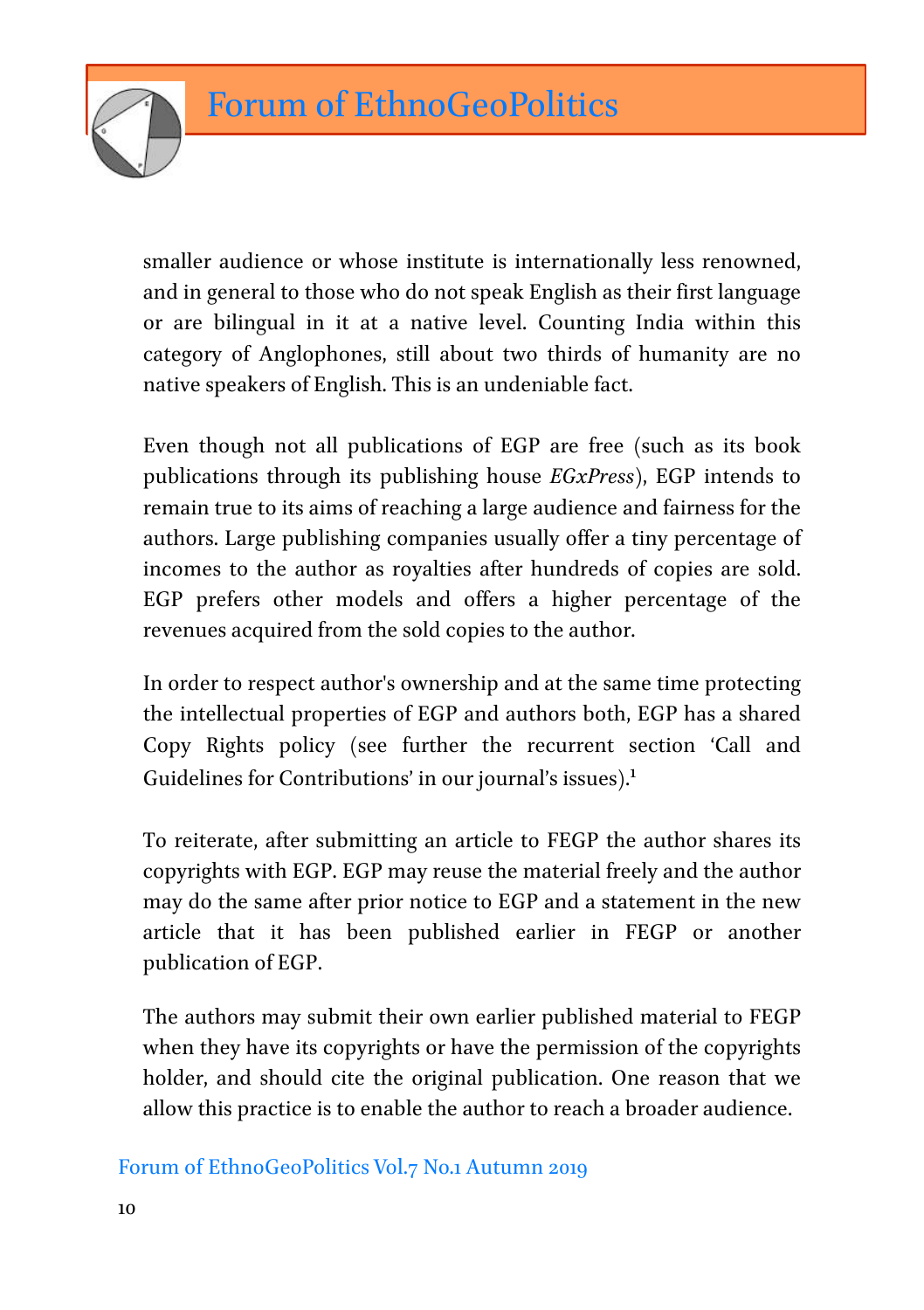

As one of the main goals of FEGP is to encourage and facilitate debate and discussion, we hope to offer a venue for further debate and discussion and hope to receive new perspectives. FEGP publishes also any letters to the editors and short commentaries.

Getting published in FEGP, an open-comment and transparently peerreviewed journal, reflects the high, thought-provoking quality of the contributions in question. Nevertheless, it does not mean that the author's views and conclusions are endorsed by FEGP's editorial board. Our board thus tries to keep the journal as a politically neutral platform—despite the often highly charged and sensitive subject matter as typical in the emerging field of ethnogeopolitics.

Everyone is entitled to his or her views and may express it on his or her own title. FEGP neither endorses nor takes responsibilities for authors' statements and views. FEGP publishes any article as long as it does not contain rude language, instigate violence or insult people based on their religion, language, ethnicity, skin colour or nationality. The only criteria to be published in FEGP are the quality of arguments in general and the robustness of research methods and results in particular. All articles in FEGP should meet these professional quality standards.

We have to say that we do not oppose bibliometric and altmetric calculations and lists per se. However, we do opine that they do not capture all indices of quality and we find that a better quality may not always be expressed by a higher index.

For example, a paper with a narrower geographic or thematic focus has a smaller audience, which may lead to fewer citations, yet such a paper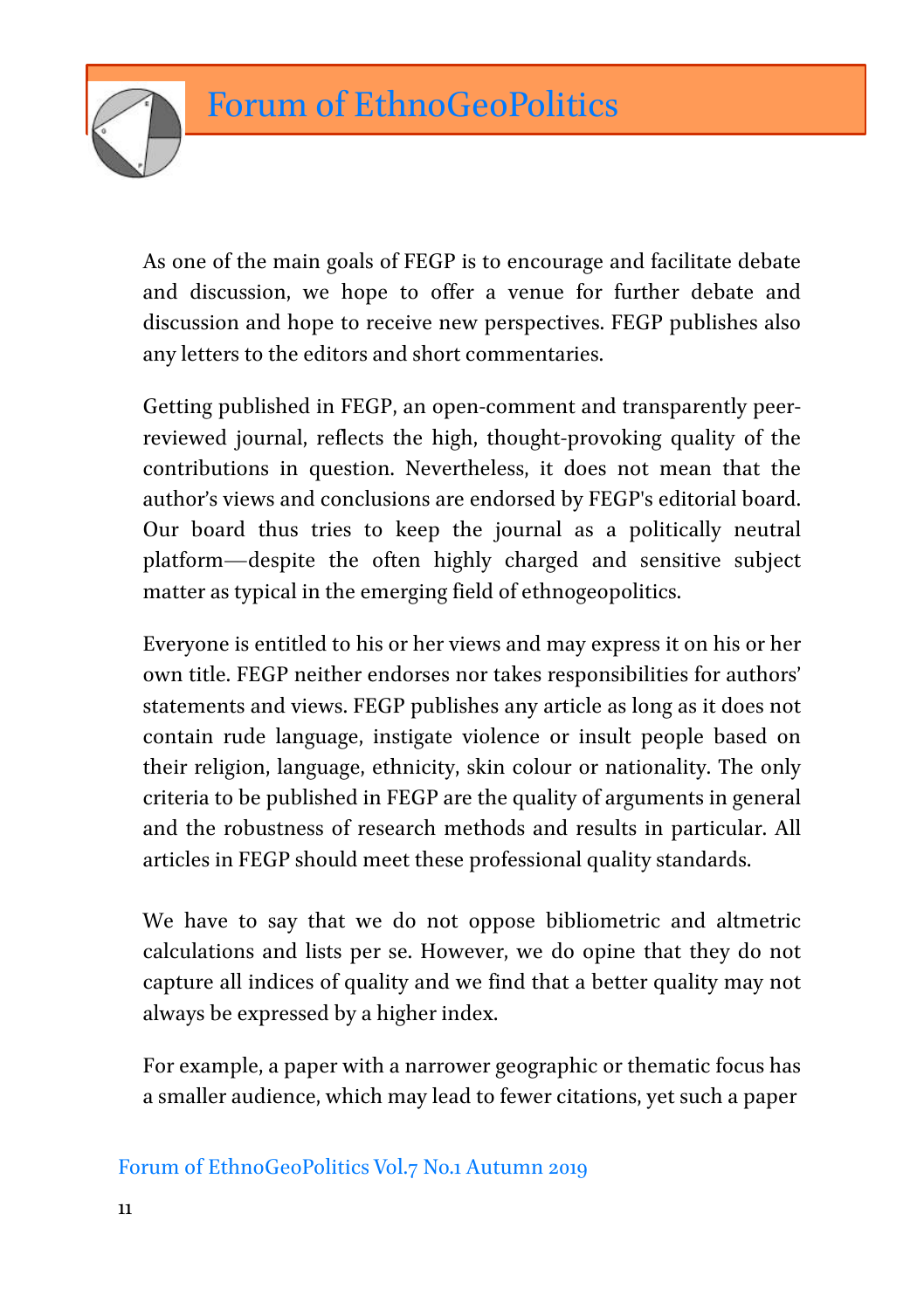

is not qualitatively inferior to those with a lot of citations. On the contrary, subjects with narrower focus usually have a smaller audience whose expertise is nevertheless often very high. We already have initiated publishing contributions in languages other than English. All 'main articles' in FEGP are peer-reviewed. Although, we yet have to have more main articles in languages other than English; we do welcome such contributions.

As our readers may notice, we have brought some changes in the layout of our journal and have adjusted it to a size more common for journals and books. A main obvious reason for this reduced layout-size is that it is conducive to purposes of storage and indexing at libraries. Amongst other reasons, this size is more easily readable in tablets and two pages could be printed on one regular page when one needs a paper print of it. As a progressive journal we would like to take our responsibility in adopting a sustainable mode of development and protection of natural resources.

As we try to enhance our visibility and user friendliness to the reader, we may still bring some further changes to our layout. One advice that we often get is to distinguish clearly between citable and non-citable items, in order to enhance our altmetric and bibliometric indices (and possibly also impact factor). However, in our vision all articles are citable and citing them depends on their usefulness for the argument of the articles and authors that cite them.

Another, practically parallel advice we get is to make distinct sections for peer-reviewed and non-peer-reviewed articles. Yet we must point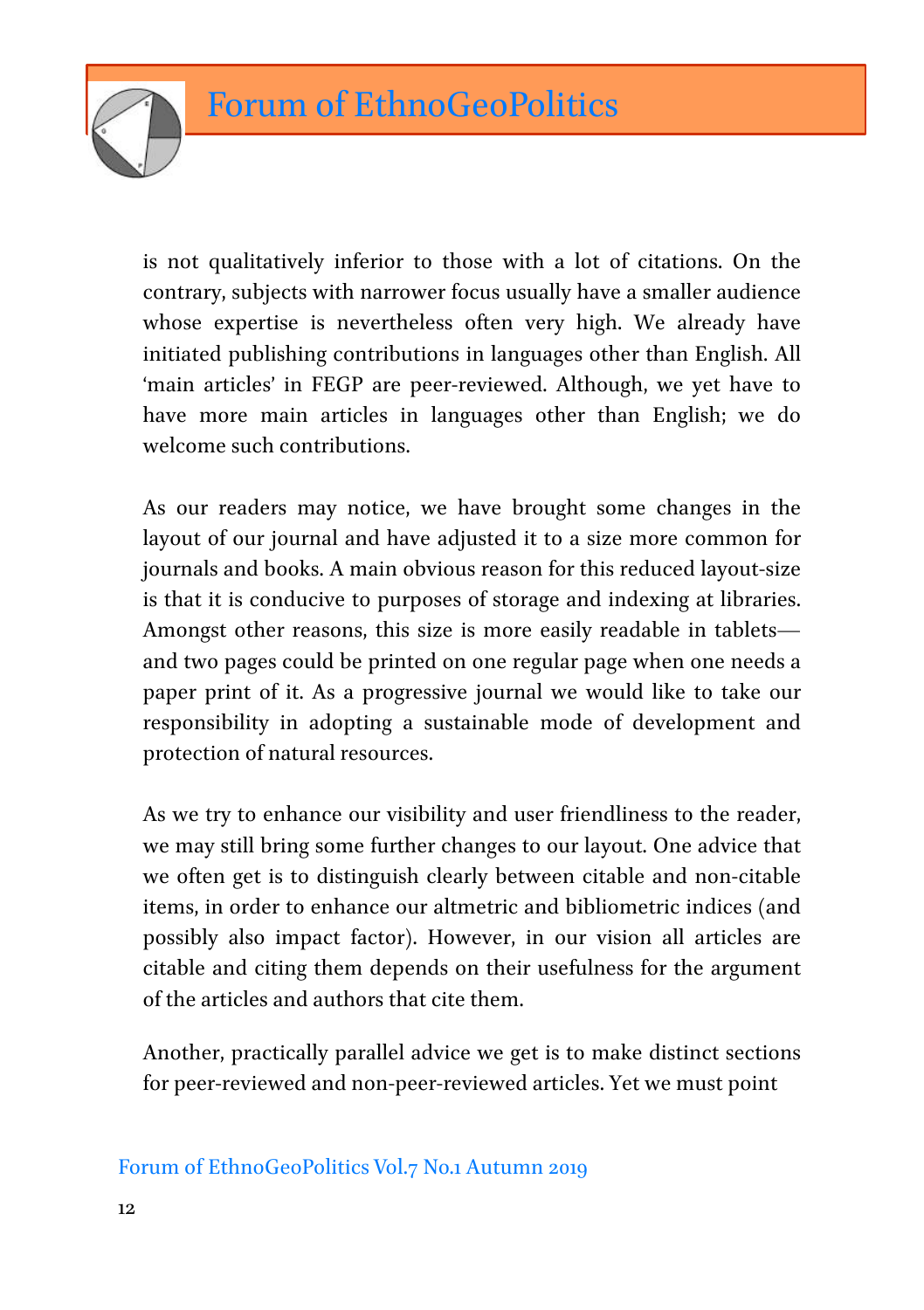

out that the peer-reviewed and non-peer-reviewed articles are already clearly distinguished by the addition of super-titles like 'Main Article' atop of these. Another advice is to distinguish sections based on the language of articles. It still remains to be decided whether we will introduce (sub-)sections and reorganize our journal accordingly. Although we are aware of some arguments that such distinctions may enhance readership and citation, we still cannot fully agree with these as solid arguments. Nevertheless, we do not exclude these or any other kinds of reorganisations of our journal in the future, if it happens to enhance FEGP's visibility, readership and hence reputation.

As said before, becoming more reader friendly is a valid argument to reorganize our journal differently and we welcome any suggestions in this regard—be it visual, organisational or conceptual.

Be that as it may, it remains to be seen if FEGP alone can change the current, all-too-often lopsided, indeed exploitative practices of publication in academia. At least we do our best to change or at least modify these practices towards a fairer system for both authors and the audience. We certainly hope that more journals and publishers—and indeed universities and research institutes—accompany us in this effort.

*Babak Rezvani, Editor-in-Chief & Caspar ten Dam, Executive Editor September 2019*

## Endnote

1. See for more details on the submission process of manuscripts to our journal *Forum of EthnoGeoPolitics* the section 'Call and Guidelines for